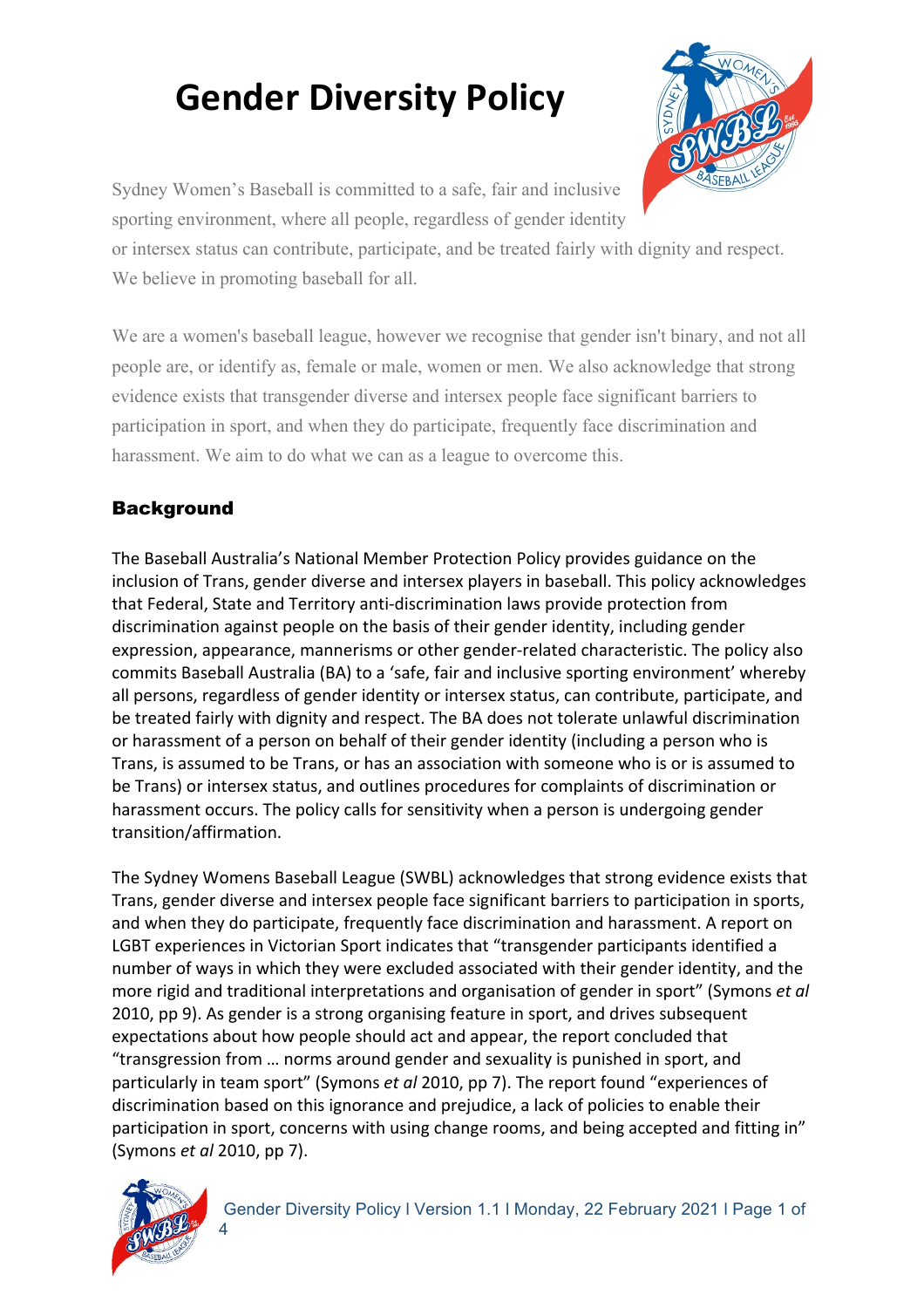

The experience of gender diverse players in other states is not different. In the Australian Capital Territory, the Inclusive Sport

Survey found that most people surveyed were 'not out' regarding their sexuality and/or being transgender (ACT Government 2014, pp 6). Furthermore, 40.8 per cent of respondents had felt unsafe in a sporting environment and that 58.4 per cent of respondents did not know if their club or recreation provider had anti-discrimination policies regarding sexual orientation, gender identity or intersex status (ACT Government 2014, pp 6). While data from other states is not currently available, the Australian Human Rights Commission (AHRC, 2015b) launched a national survey in 2015 on the participation of trans, gender diverse and intersex people in sport to ensure their rights are protected in the policies and practices of sporting codes. In announcing the survey, Human Rights Commissioner Tim Wilson acknowledged that in a national consultation while some "transgender, gender diverse and intersex people reported positive experiences in sport participation; others said they have experienced exclusion, violence and harassment on the basis of their gender identity or intersex status" (AHRC 2015b).

The Australian Human Rights Commission's Sexual Orientation, Gender Identity and Intersex (SOGII) Rights Report notes that lived experience of unjust discrimination can significantly limit an individual's sense of security to publicly participate in sports (AHRC 2015a). FBFC is committed to providing a safe space for Trans, gender diverse and intersex people to play soccer and seeks to ensure that members do not experience unjust discrimination or harassment while playing in the North West Sydney Women's Football (NSWSF) competition. 

### Inclusion of Trans, Gender Diverse and Intersex Players

The SWBL supports section 6.6.1 of the Baseball Australia's (BA's) National Member Protection Policy, which states that the "Baseball Australia is committed to providing a safe, fair and inclusive sporting environment all where people can contribute and participate. We will not tolerate any unlawful discrimination or harassment of a person because of their gender identity". As such, SWBL will facilitate registrations from players who identify as women, including Trans and intersex women.

However, SWBL acknowledges that gender is not binary, and not all people are or identify as either female or male, or women or men. SWBL recognises that transitioning and living as a Trans, gender diverse or intersex individual can be an isolating experience, and many face rejection and exclusion from various social groups (including family, work and sport) and violence and harassment from the community at large. As such, SWBL will facilitate registrations from players who do not identify as women if they:

- are Trans, gender diverse (including non-binary and genderqueer) or intersex; and
- would not feel comfortable or safe playing for a club other than SWBL, and their exclusion from the club would result in their exclusion from the sport.



4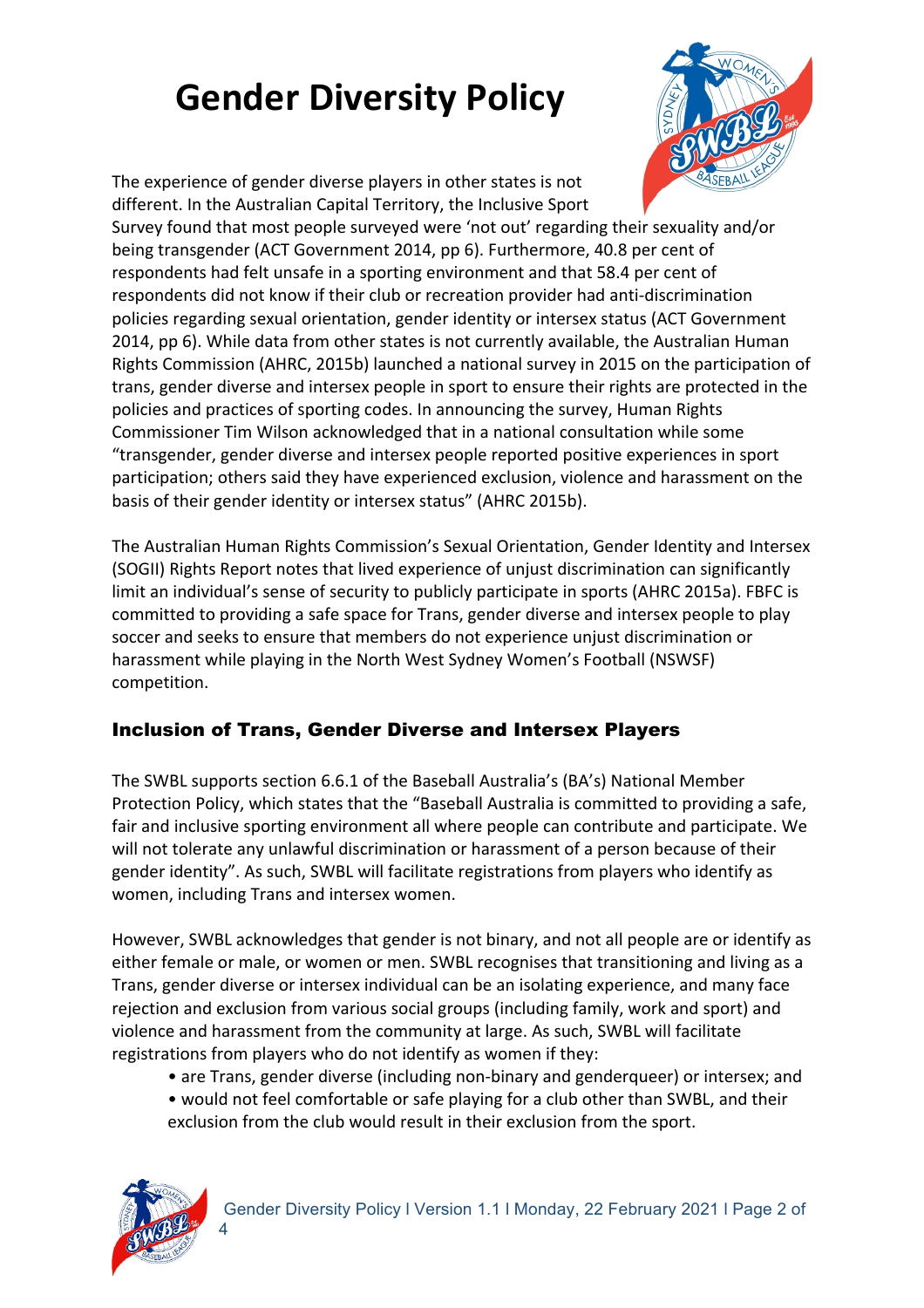



SWBL recognises that each individual has different levels of hormones that affect their abilities, and this is not specific to Trans, gender diverse or intersex people. SWBL recognises the many other systemic barriers and structural disadvantages that Trans, gender diverse and intersex people face in accessing sport, including barriers to accessing training, participation, and membership and mentoring. As such, SWBL rejects any suggestion that Trans, gender diverse or intersex people have an unfair advantage over cisgender women. This position is supported by a submission presented to the Australian Human Rights Commission by the Organisation Intersex International Australia (OII Australia) that "IAAF [International Association of Athletics Federations] evidence shows that there is no scientific basis for the exclusion of women athletes with intersex variations".

The BA National Member Protection Policy 6.6.2 outlines that where "If issues of performance advantage arise, we will consider whether the established discrimination exceptions for participation in sport are relevant in the circumstances. Discrimination is unlawful unless an exception applies. Baseball Australia is aware that the International Olympic Committee (IOC) has established criteria for selection and participation in the Olympic Games. Where a transgender person intends to compete at an elite level, we will encourage them to obtain advice about the IOC's criteria that may differ from the position we have taken". SWBL considers the marginal advantage to a team of a potential marginal physical advantage of one player to be negligible. Further to this, SWBL contends that if the player in question is playing at a comparable level to other players in that division, no argument can be made that they are playing at a level at which other women cannot compete. As such, SWBL rejects that discrimination exceptions are relevant in the context of the SWBL competition.

SWBL encourages all clubs in the association to be inclusive of Trans, gender diverse and intersex players. As all clubs have the same capacity to register Trans, gender diverse and intersex players, SWBL does not accept that one team has an unfair advantage over any other due to their inclusion. SWBL is happy to assist other association and clubs within the BNSW League Inc. in developing an inclusive culture within their association and/or club.

### Use of Prohibited Substances or Methods

SWBL acknowledges that the BA National Member Protection Policy states that "Drug testing procedures and prohibitions also apply to people who identify as transgender. A person receiving treatment involving a Prohibited Substance or Method, as described on the World Anti-Doping Agency's Prohibited List, should apply for a standard Therapeutic Use Exemption". SWBL considers that the requirement to apply for an in-advance TUE constitutes a barrier to participation for Tran's players. SWBL welcomes the position of ASADA that players in the SWBL competition do not need to apply for an in-advance TUE, and should only apply for one retroactively (after an anti-doping test) (ASADA, 2015).